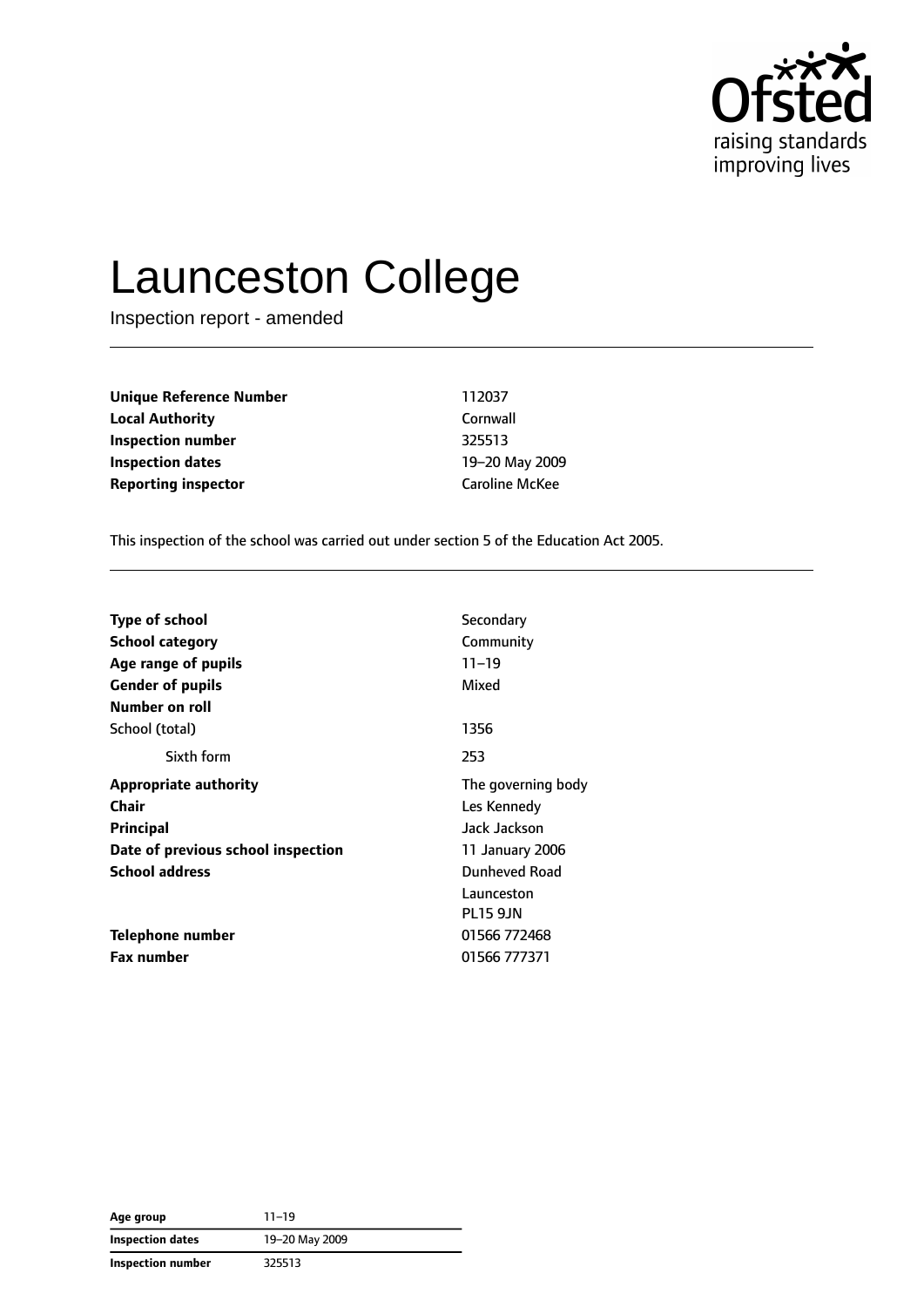# **Amended Report Addendum**

Report amended due to factual inaccuracy

© Crown copyright 2009

Website: www.ofsted.gov.uk

This document may be reproduced in whole or in part for non-commercial educational purposes, provided that the information quoted is reproduced without adaptation and the source and date of publication are stated.

Further copies of this report are obtainable from the school. Under the Education Act 2005, the school must provide a copy of this report free of charge to certain categories of people. A charge not exceeding the full cost of reproduction may be made for any other copies supplied.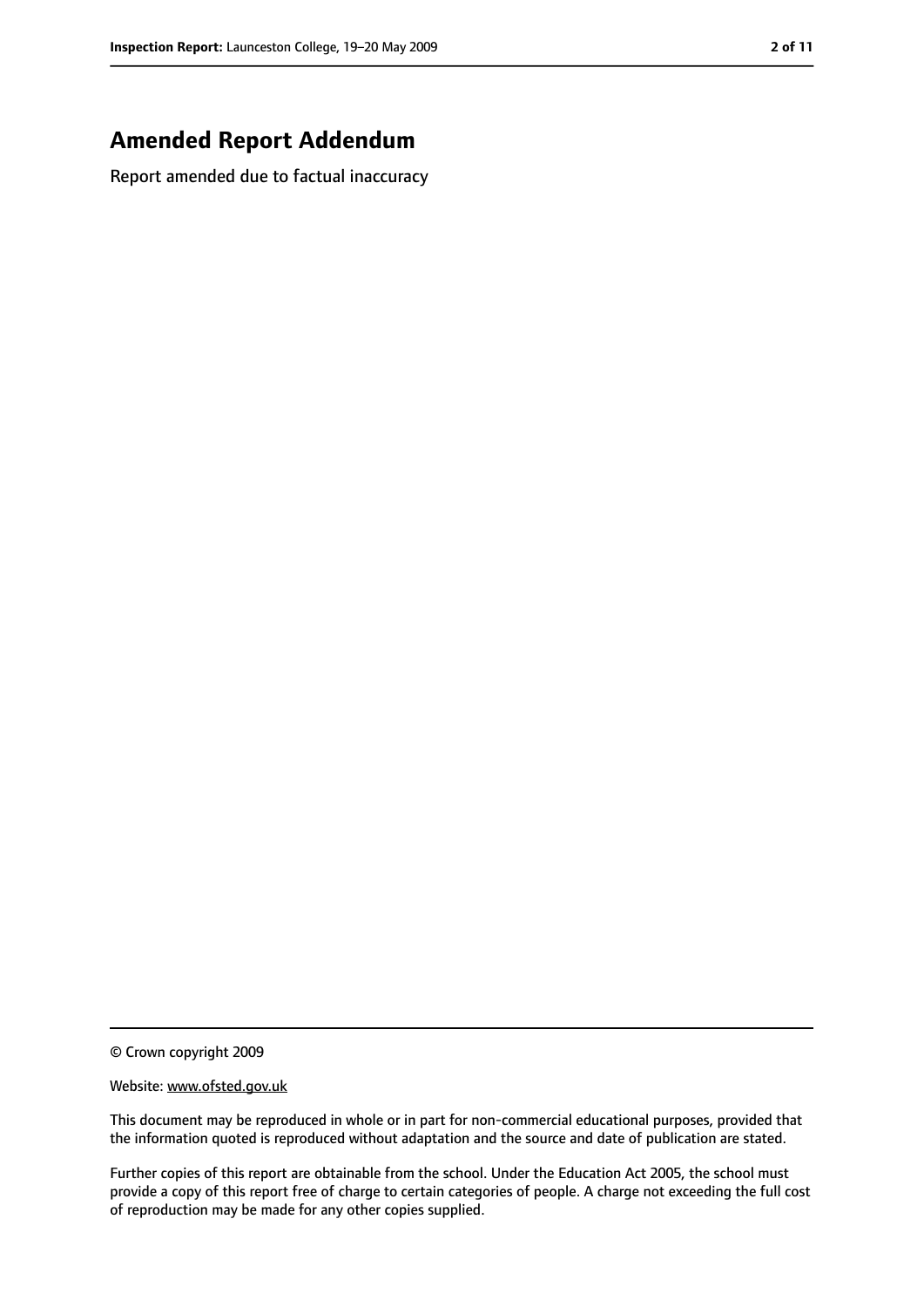# **Introduction**

The inspection was carried out by five additional inspectors.

## **Description of the school**

Launceston College is a larger-than-average school which drawsfrom the town and surrounding rural villages. Most students are from a White British background, although there are a few students from a range of other ethnic heritages. The proportion of students identified with learning difficulties and/or disabilities is higher than average. Provision for those students with profound and multiple learning difficulties is in a specialist unit at the school. For others who are at risk of permanent exclusion, there is an off-site centre. The school has specialist status in technology. A new principal started in September 2007.

## **Key for inspection grades**

| Outstanding  |
|--------------|
| Good         |
| Satisfactory |
| Inadequate   |
|              |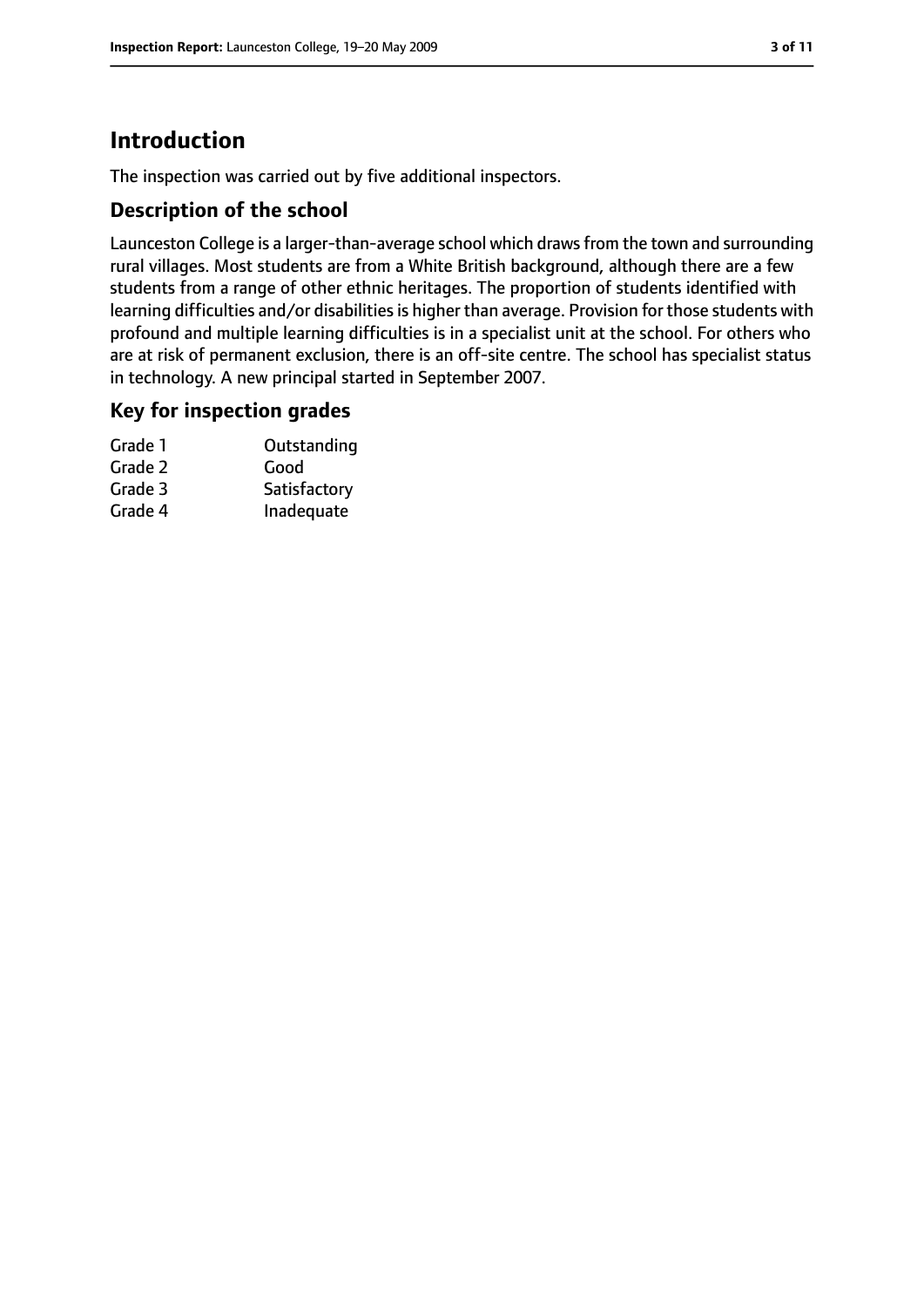# **Overall effectiveness of the school**

#### **Grade: 2**

Launceston College is good and improving. The sense of purpose generated by the new principal has resulted in improvements, particularly in academic standards in the sixth form since September 2008. The college's ambition is clear and it is one which the whole school community has adopted with enthusiasm. Staff have welcomed this clarity and purpose. Students themselves comment how much they enjoy the fresh demands put on them, and many, but not all, parents recognise the determination and resolve of the principal. As one parent typically commented, 'There is a much greater focus on learning.' The outstanding inclusive nature of the college is a distinctive feature. Every person really does matter.

Students achieve well throughout their time at the college and reach above average standards from their starting points. Examination results have improved steadily and predictions and standards for this year indicate further improvements in Year 9 and Year 11. This is the result of higher expectations, a sharper focus on students' progress, more challenging targets and more consistent use of performance data to gear work to individual students' needs, particularly in Key Stage 4 and in the sixth form. Students with learning difficulties and/or disabilities and those at risk of permanent exclusion make good and sometimes outstanding progress because of the good care, support and opportunities provided.

The personal development and well-being of the students are good. The students enjoy coming to school and attendance is above average. They say they feel safe, are aware of potential risks in life and know how to manage them. They appreciate the good care and guidance provided. A few students choose to opt out of learning and disrupt lessons, particularly if their behaviour is not managed well by the teachers. A small minority of parents expressed concerns about behaviour and bullying but students said that this was normally dealt with effectively through the behaviour and anti-bullying procedures. The inspectors found behaviour to be good overall, with positive relationships between adults and students. The students have a good understanding of how to live healthily and participate enthusiastically in the good range of extra-curricular activities. Students' contribution to the local and global community is particularly strong with opportunities to work with children from other countries. The school takes full advantage of its technology college status to promote these links.

The college's curriculum is outstanding and is successful in meeting the diverse needs and aspirations of each student. Teaching is good, leading to improved standards. The use of more challenging targets is encouraging both students and teachers to aim higher. Many teachers adopt effective strategies to develop students' learning skills and independence. This is best at Key Stage 4, but is not so well embedded in Key Stage 3 and the sixth form, where, in some lessons, students are less clear about what it is they need to do to improve.

Middle leaders are becoming increasingly and successfully more accountable, though there are still some inconsistencies, between departments and faculties, in the rigour and in the way in which data is analysed. Leadership and management, including the support of governance, are good, providing a clear steer for improvement. With this clear agenda, fuelled with a good team spirit, the college has a good capacity for further development.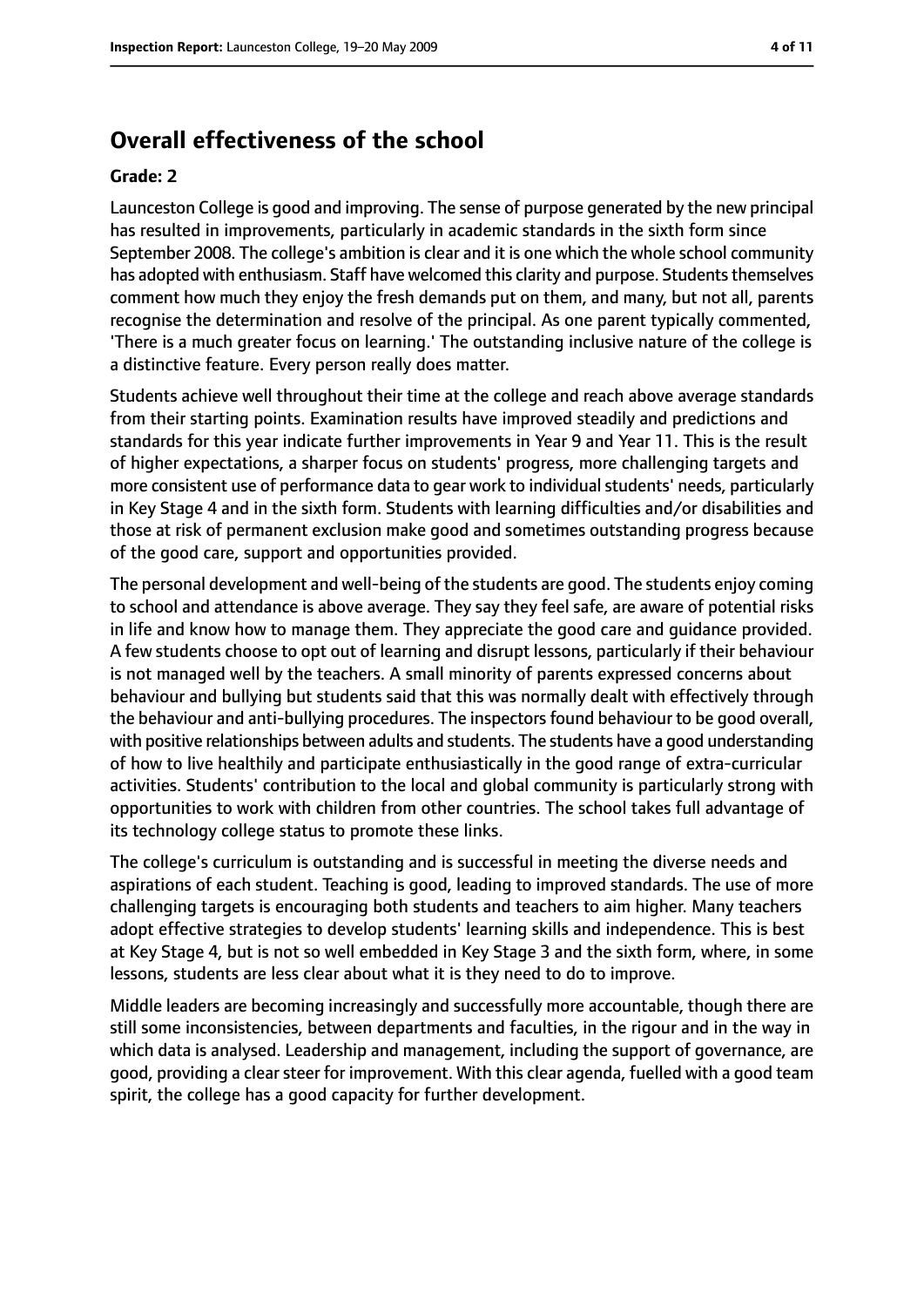# **Effectiveness of the sixth form**

#### **Grade: 3**

Standards and achievement in the sixth form had regressed over the last four years and in 2008 students achieved unsatisfactorily. New leadership this year, appointed as a result of decisive action by the principal, has arrested this decline. Standards are improving and, although these are on the low side of broadly average, students are now making satisfactory progress. The college offers a good range of academic courses and an increasing range of vocational courses. There is some variability in the standards reached by students in different subjects. While in some, students perform in line with expectations, in others, performance has been below expected levels. Teaching is satisfactory and improving with greater and well-targeted use of data to raise expectations and improved planning to meet the needs of all students. Students have a good knowledge of their current attainment and are increasingly aware of what they need to do to improve. Students enjoy college as can be seen by the high number of students who move from Year 11 into the sixth form, their improved attendance and the high percentage who stay to complete their courses to the end of Year 13. Students respect their teachers and appreciate the time they give to caring and supporting them. Students take on a range of responsibilities, such as mentoring younger students, and often take the lead in supporting primary school groups, charities and international links. As a result, their personal development is good. Leadership and management are good. The head of sixth form and his team work well together and have a clear plan for development. They have made a strong start, resulting in a significant impact in recent months.

## **What the school should do to improve further**

- Improve the quality of teaching in the sixth form and Key stage 3 to raise standards and increase students' independent learning skills.
- Provide more rigorous monitoring by middle managers to ensure consistent and detailed analysis of data to highlight strengths and weaknesses in planning for the improvement of learning.
- Ensure all teachers, particularly in Key Stage 3, provide opportunities for students to take responsibility for managing their learning and have a clear understanding of what they need to do to improve their work and meet their learning targets.

# **Achievement and standards**

#### **Grade: 2**

At GCSE, results in different subjects vary. Good results in 2008 in design and technology, geography, French, biology, chemistry and physics were not matched in other subjects, particularly English literature and history. The percentage achieving five or more A\* to C grades increased in 2008 but remained the same when including English and mathematics. However, determined intervention has been effective in tackling these issues and current Year 11 students are on track to achieve considerably better results this year, particularly in English. Standards look to be above average overall. There was some slower progress amongst Year 9 students in 2008, particularly in English, but improvements are evident at this level too, and students are set to achieve some challenging targets. Students with learning difficulties and/or disabilities in the Castle Unit and in the off-site centre also make the same progress as their peers and sometimes better. This is because they are given well-targeted support and are made to feel included in all school and unit activities. Students in the construction unit make outstanding progress because of the relevance of the course to suit their aspirations and the support given.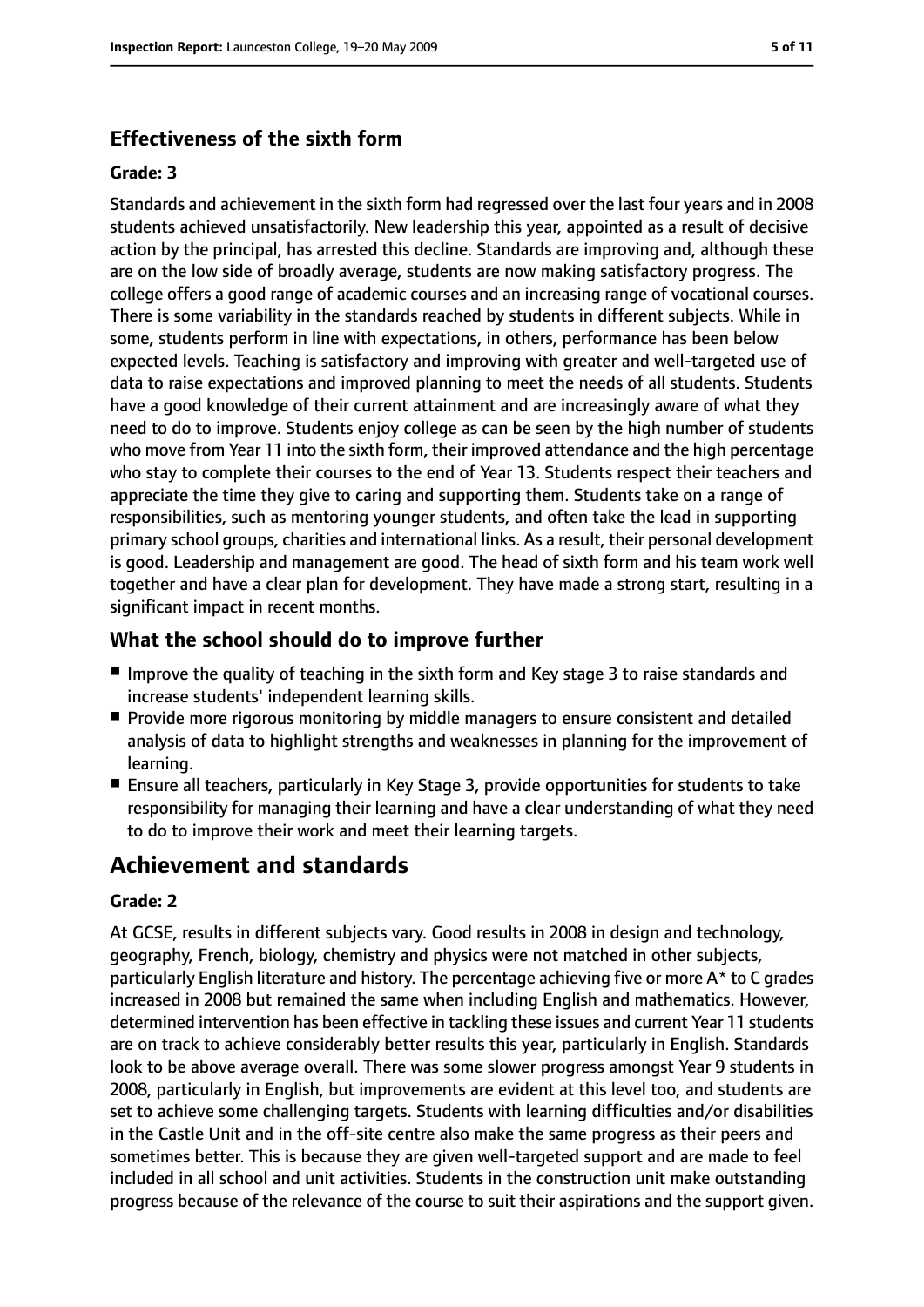# **Personal development and well-being**

#### **Grade: 2**

Students develop good personal skills and good relationships flourish throughout. Students' enthusiasm for college is reflected in good rates of attendance and the wholehearted participation in contributing to the college and wider community. Spiritual, moral, social and cultural development is good. Students are encouraged to think about others and they fund raise extensively for charitable causes, including helping each other to go on expensive trips such as to the Arctic. Sixth formers are particularly good role models in this respect, initiating and organising fund raising activities and local events. Students have a good understanding of their place in the world and their responsibilities as global citizens. Students' understanding of the importance of a healthy lifestyle is good. For the most part, students behave sensibly and thoughtfully towards each other.. Teachers normally manage well any potentially disruptive behaviour, but there are a few occasions when the behaviour policy is not consistently applied. Students say that they feel safe, and that they have confidence that any bullying will be dealt with effectively. They know their views will be listened to and respected and they enjoy being able to have a say in the new appointment of teachers and in further developing the behaviour policy. Links with the local and global communities are well fostered through the college technology status and, as a result, the students are well prepared for the next stages of their education or the world of work.

# **Quality of provision**

# **Teaching and learning**

#### **Grade: 2**

The quality of teaching is good. The college has put in place strategies to iron out inconsistencies, which are starting to have a positive impact. In this respect, lead teachers within the specialist college have been in the forefront of teaching and learning developments. In the most effective lessons, students are challenged by tasks which meet their individual needs and a brisk pace of learning keeps students on their toes. Increasingly, challenging targets are being set. This is 'raising the game' for everyone and students are relishing the opportunities to excel. Many lessons involve a range of interesting tasks and activities which both enthuse and motivate students. As a result, learning in most lessons is both purposeful and meaningful. Some outstanding practice was observed. In one Year 10 French lesson, the teacher's confident approach, quick-fire questioning and careful management of the learning encouraged students to think quickly and search for answers independently of the teacher. Less effective teaching offers students fewer opportunities to work in this way, and means they are too reliant on the teacher for answers and knowing how to improve their work. Most students work hard and concentrate well. Teaching assistants are generally well used to ensure all students feel included, supported and confident to achieve.

## **Curriculum and other activities**

#### **Grade: 1**

The college provides an outstanding curriculum that matches the needs and aspirations of its students and makes a major contribution to their learning and personal development. This is especially so for students whose needs would not necessarily be met entirely by the National Curriculum. The courses offered at the construction unit for work-related qualifications are outstanding. This results in students who are focused, intent on enjoying and achieving their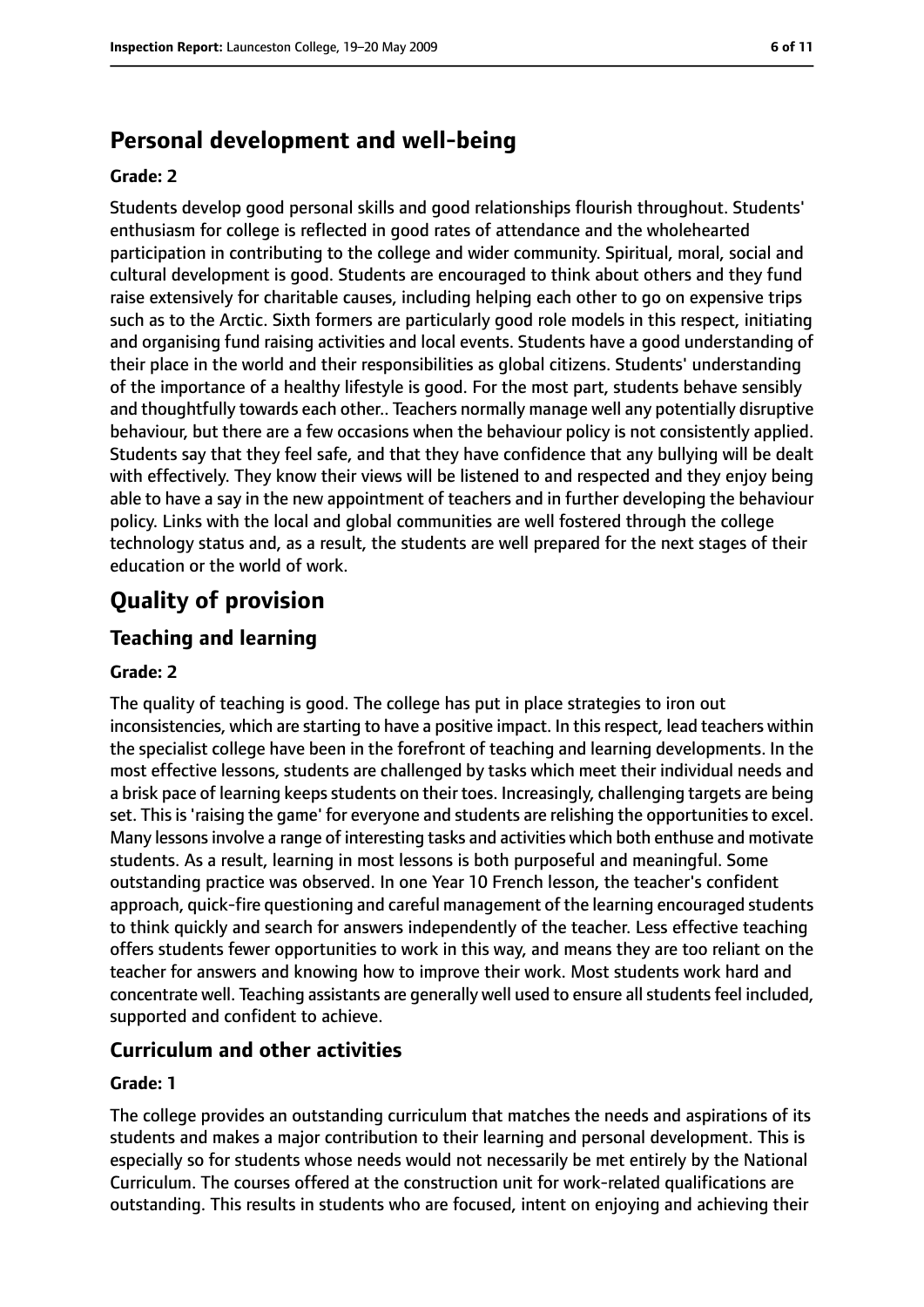best, have improved attendance and show a strong work ethic. The provision for more academically biased students is equally outstanding with a wide range of courses to choose from which include vocational options. The college has used its technology status well to develop extensive links with local industry, local colleges and universities further afield. There is a varied range of opportunities to become involved in schools and organisations in other countries and trips to support ecological and ethical issues. Students enjoy the sporting activities and other college clubs on offer to them and take advantage of extra homework and study clubs.

## **Care, guidance and support**

#### **Grade: 2**

Good arrangements for the care, guidance and support of all students are threaded through all aspects of the college's work. Arrangements for the safeguarding and safety of all students are robust and rigorously enforced; policies are reviewed regularly to meet best practice. Good procedures support students' attendance and ensure that this is given a high priority. The staff are caring and will, as one parent said, 'go the extra mile' to make sure that students feel well supported. There are improving systems to support learning, ensuring that students understand what they need to do to improve. Some oral feedback by staff to students and marking are good but this is not consistent and students are not always clear about how to improve their work.

# **Leadership and management**

#### **Grade: 2**

The principal and his senior leadership team have a passion and drive that has clearly set a direction for sustained improvement. The outstanding curriculum in the main school and the inclusive mission to ensure every individual feels important have a clear impact on personal development, improving standards and staff morale. Decisions taken recently have not always been popular with a small minority of parents but the large majority are supportive of change. Efforts to meet parents through forum evenings have been thwarted by poor attendance. Nevertheless, the college is keen to try other initiatives to improve communication and its speed of response to parents' concerns. The college is proactive in developing strong community links and has completed a thorough audit. It has good knowledge of its strengths and areas for improvement. This is complemented well by a challenging yet supportive governing body. Governors play a significant part in college improvement, acting as good critical friends. Good pastoral leadership ensures that students develop well personally and, through the 'learning to learn' programme, develop skills for life. Middle managers are becoming increasingly accountable but not all analyse data with sufficient rigour or use the information to set explicit enough targets for how to improve teaching and learning. The college is updating its central academic data tracking program to ensure that information is easily available to all teachers. Resources are well deployed and there are extensive and effective links with local services.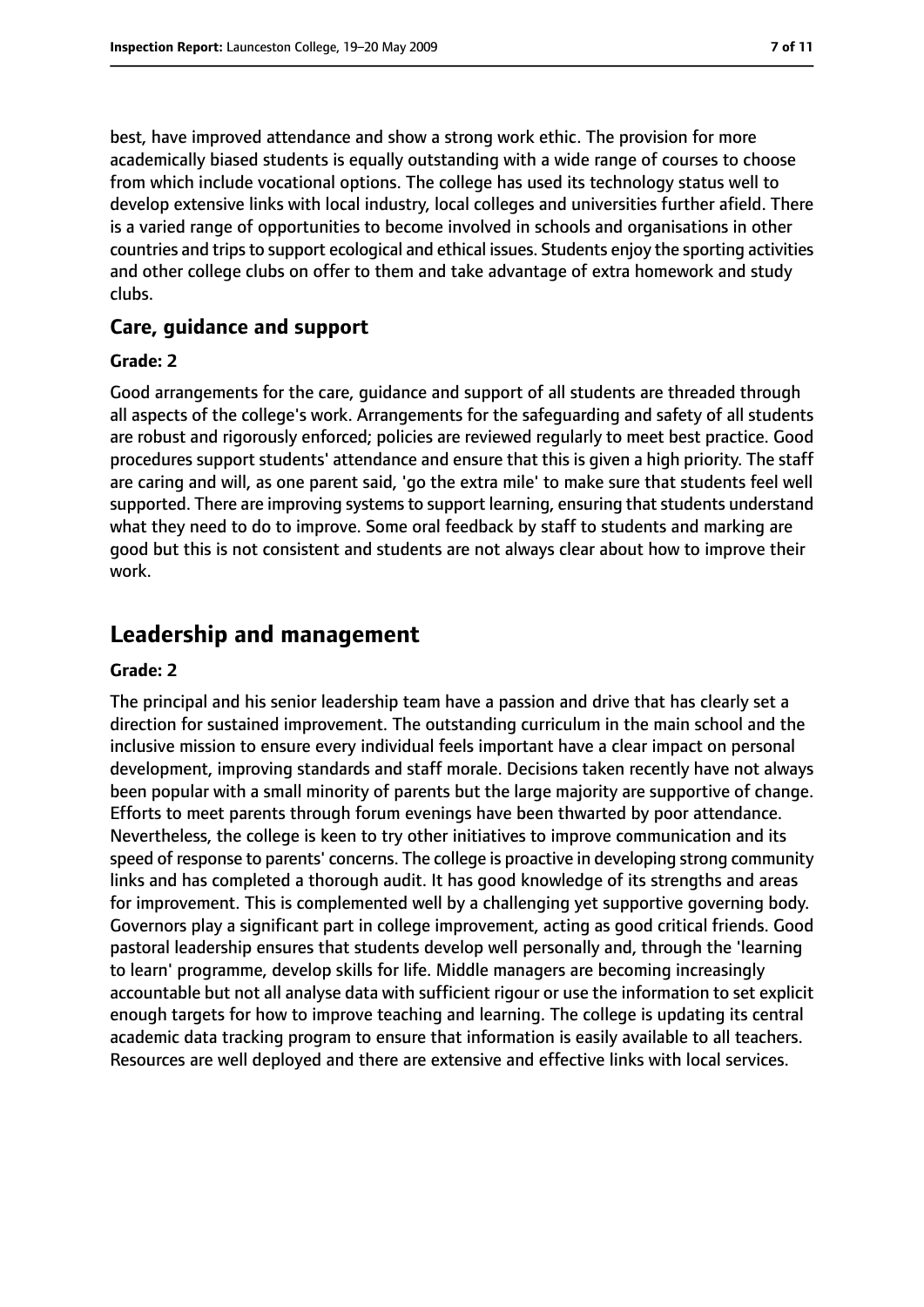**Any complaints about the inspection or the report should be made following the procedures set out in the guidance 'Complaints about school inspection', which is available from Ofsted's website: www.ofsted.gov.uk.**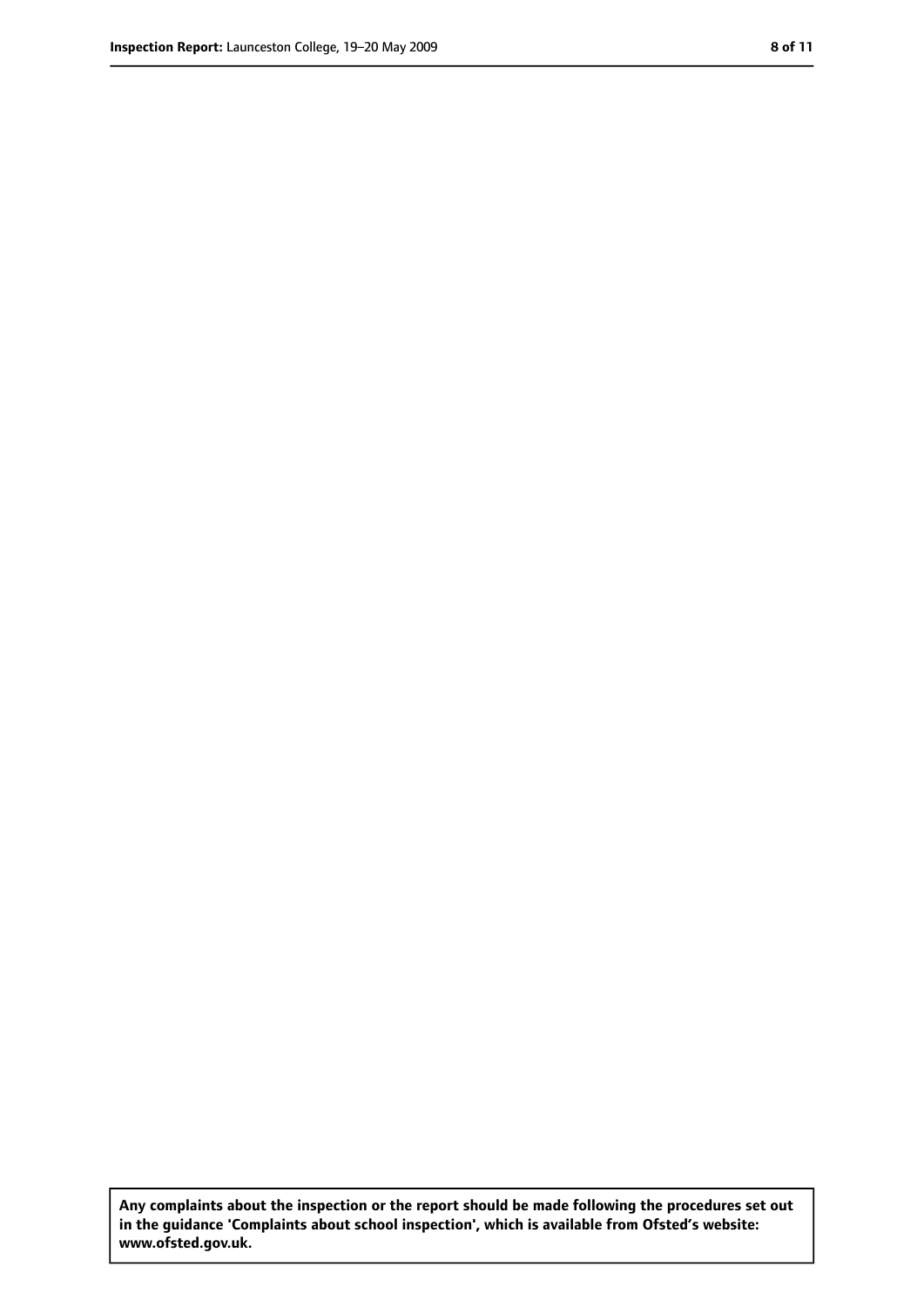# **Inspection judgements**

| Key to judgements: grade 1 is outstanding, grade 2 good, grade 3 | School         | $16-19$ |
|------------------------------------------------------------------|----------------|---------|
| satisfactory, and grade 4 inadequate                             | <b>Overall</b> |         |

## **Overall effectiveness**

| How effective, efficient and inclusive is the provision of<br>education, integrated care and any extended services in<br>meeting the needs of learners? |     |     |
|---------------------------------------------------------------------------------------------------------------------------------------------------------|-----|-----|
| Effective steps have been taken to promote improvement since<br>the last inspection                                                                     | Yes | Yes |
| How well does the school work in partnership with others to<br>promote learners' well being?                                                            |     |     |
| The capacity to make any necessary improvements                                                                                                         |     |     |

# **Achievement and standards**

| How well do learners achieve?                                                                               |  |
|-------------------------------------------------------------------------------------------------------------|--|
| The standards <sup>1</sup> reached by learners                                                              |  |
| How well learners make progress, taking account of any<br>significant variations between groups of learners |  |
| How well learners with learning difficulties and/or disabilities<br>make progress                           |  |

## **Annex A**

<sup>&</sup>lt;sup>1</sup>Grade 1 - Exceptionally and consistently high; Grade 2 - Generally above average with none significantly below average; Grade 3 - Broadly average to below average; Grade 4 - Exceptionally low.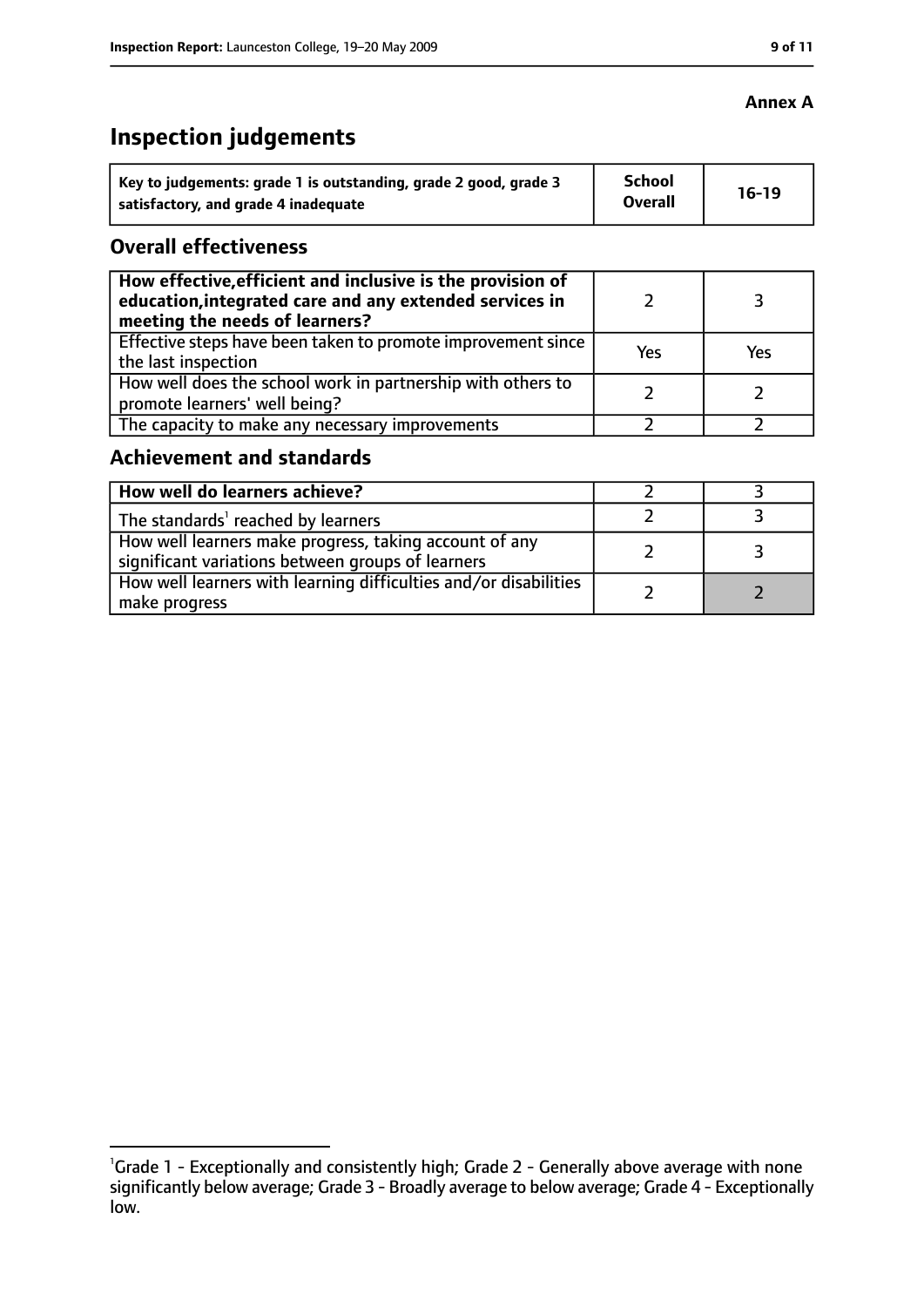# **Personal development and well-being**

| How good are the overall personal development and<br>well-being of the learners?                                 |  |
|------------------------------------------------------------------------------------------------------------------|--|
| The extent of learners' spiritual, moral, social and cultural<br>development                                     |  |
| The extent to which learners adopt healthy lifestyles                                                            |  |
| The extent to which learners adopt safe practices                                                                |  |
| The extent to which learners enjoy their education                                                               |  |
| The attendance of learners                                                                                       |  |
| The behaviour of learners                                                                                        |  |
| The extent to which learners make a positive contribution to<br>the community                                    |  |
| How well learners develop workplace and other skills that will<br>contribute to their future economic well-being |  |

# **The quality of provision**

| $\mid$ How effective are teaching and learning in meeting the<br>full range of learners' needs?       |  |
|-------------------------------------------------------------------------------------------------------|--|
| How well do the curriculum and other activities meet the range<br>of needs and interests of learners? |  |
| How well are learners cared for, quided and supported?                                                |  |

# **Leadership and management**

| How effective are leadership and management in raising<br>achievement and supporting all learners?                                                 |               |                          |
|----------------------------------------------------------------------------------------------------------------------------------------------------|---------------|--------------------------|
| How effectively leaders and managers at all levels set clear<br>direction leading to improvement and promote high quality of<br>care and education | 2             |                          |
| How effectively leaders and managers use challenging targets<br>to raise standards                                                                 | $\mathcal{P}$ |                          |
| The effectiveness of the school's self-evaluation                                                                                                  | 2             | $\mathcal{P}$            |
| How well equality of opportunity is promoted and discrimination<br>eliminated                                                                      |               | 3                        |
| How well does the school contribute to community cohesion?                                                                                         | $\mathcal{P}$ |                          |
| How effectively and efficiently resources, including staff, are<br>deployed to achieve value for money                                             | $\mathcal{P}$ | $\overline{\phantom{a}}$ |
| The extent to which governors and other supervisory boards<br>discharge their responsibilities                                                     | $\mathcal{P}$ | 7                        |
| Do procedures for safeguarding learners meet current<br>qovernment requirements?                                                                   | Yes           | <b>Yes</b>               |
| Does this school require special measures?                                                                                                         | No            |                          |
| Does this school require a notice to improve?                                                                                                      | No            |                          |